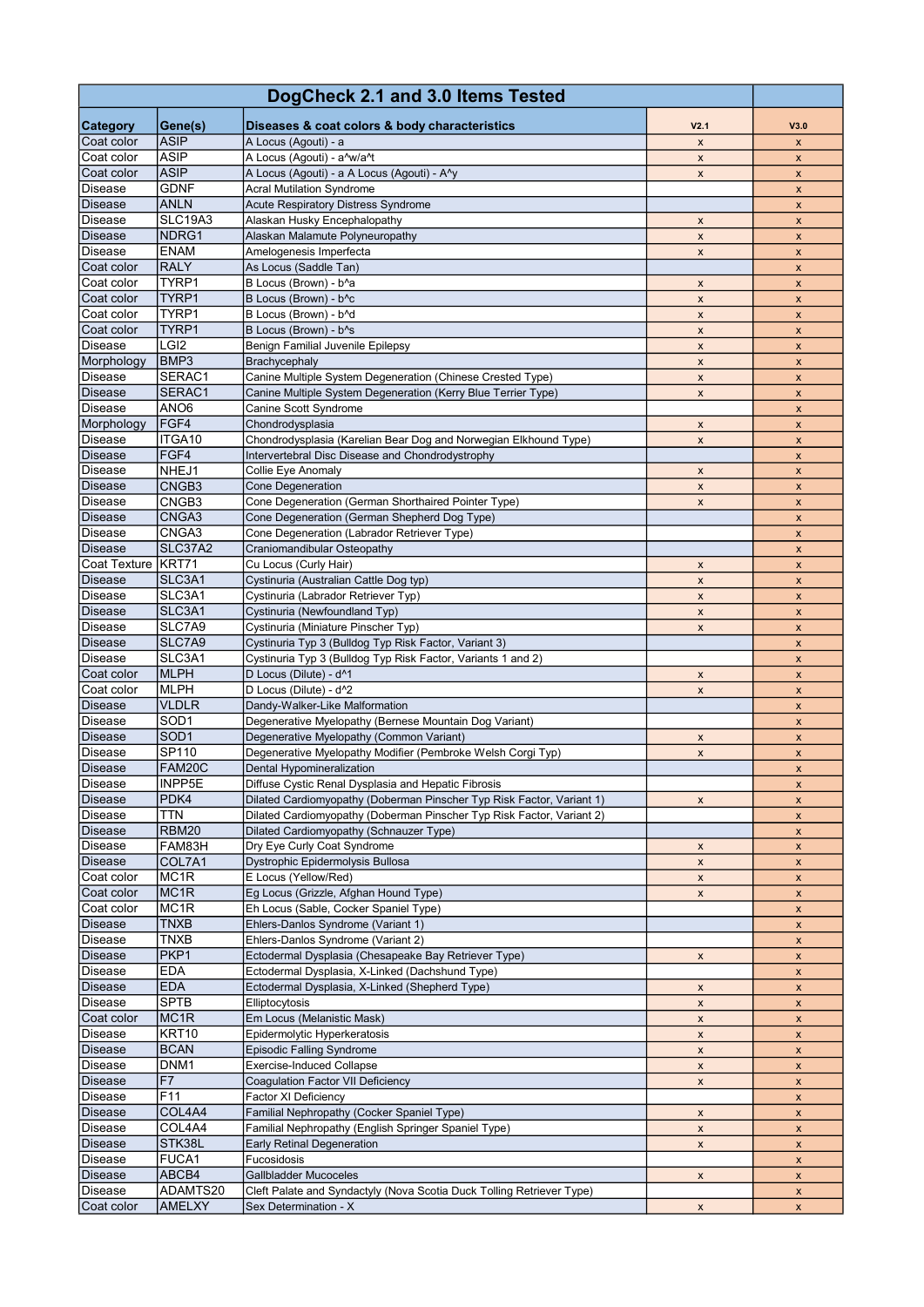| Coat color                | <b>ZFXY</b>                | Sex Determination - Y                                                                             | $\pmb{\mathsf{x}}$        | X                         |
|---------------------------|----------------------------|---------------------------------------------------------------------------------------------------|---------------------------|---------------------------|
| <b>Disease</b>            |                            |                                                                                                   |                           |                           |
|                           | <b>ITGA2B</b>              | Glanzmann's Thrombasthenia (Otterhound Type)                                                      | X                         | X                         |
| Disease                   | ITGA2B                     | Glanzmann's Thrombasthenia (Great Pyrenees Type)                                                  | X                         | X                         |
| <b>Disease</b>            | OLFML3                     | Glaucoma (Border Collie Type)                                                                     |                           | $\pmb{\mathsf{x}}$        |
| <b>Disease</b>            | GALC                       | Globoid Cell Leukodystrophy (Irish Setter Type)                                                   | X                         | X                         |
| <b>Disease</b>            | GALC                       | Globoid Cell Leukodystrophy (Terrier Type)                                                        |                           |                           |
|                           |                            |                                                                                                   | $\pmb{\mathsf{x}}$        | X                         |
| <b>Disease</b>            | <b>PFKM</b>                | Glycogen Storage Disease VII, PFK Deficiency                                                      | $\pmb{\mathsf{x}}$        | $\pmb{\mathsf{x}}$        |
| <b>Disease</b>            | G6PC                       | Glycogen Storage Disease la                                                                       | X                         | X                         |
| Disease                   | <b>AGL</b>                 | Glycogen Storage Disease Illa                                                                     | X                         | X                         |
| <b>Disease</b>            | <b>GAA</b>                 | Pompe Disease                                                                                     | $\pmb{\mathsf{x}}$        | $\pmb{\mathsf{x}}$        |
|                           | PFKM                       |                                                                                                   |                           |                           |
| <b>Disease</b>            |                            | Glycogen Storage Disease VII (Wachtelhund Type)                                                   | X                         | $\pmb{\mathsf{x}}$        |
| <b>Disease</b>            | GLB1                       | GM1 Gangliosidosis (Alaskan Husky Type)                                                           | X                         | X                         |
| <b>Disease</b>            | GLB1                       | GM1 Gangliosidosis (Portuguese Water Dog Type)                                                    | X                         | X                         |
| <b>Disease</b>            | GLB1                       | GM1 Gangliosidosis (Shiba Inu Type)                                                               | $\pmb{\mathsf{x}}$        | X                         |
|                           | <b>HEXA</b>                |                                                                                                   |                           |                           |
| <b>Disease</b>            |                            | GM2 Gangliosidosis (Japanese Chin Type)                                                           | $\pmb{\mathsf{x}}$        | $\pmb{\mathsf{x}}$        |
| <b>Disease</b>            | <b>HEXB</b>                | GM2 Gangliosidosis (Poodle Type)                                                                  | X                         | X                         |
| Disease                   | NDRG1                      | Greyhound Polyneuropathy                                                                          | $\pmb{\mathsf{x}}$        | X                         |
| Coat color                | PSMB7                      | H Locus (Harlequin, Great Dane Type)                                                              | $\pmb{\mathsf{x}}$        | $\pmb{\mathsf{x}}$        |
| <b>Disease</b>            | F8                         | Hemophilia A (Boxer Type)                                                                         |                           |                           |
|                           |                            |                                                                                                   | X                         | X                         |
| <b>Disease</b>            | F <sub>8</sub>             | Hemophilia A (German Shepherd Dog, Type 1)                                                        | X                         | $\boldsymbol{x}$          |
| <b>Disease</b>            | F <sub>8</sub>             | Hemophilia A (German Shepherd Dog, Type 2)                                                        | $\pmb{\mathsf{x}}$        | $\pmb{\mathsf{x}}$        |
| <b>Disease</b>            | F <sub>9</sub>             | Hemophilia B (Cairn Terrier Type)                                                                 | X                         | X                         |
| Disease                   | F <sub>9</sub>             | Hemophilia B (Lhasa Apso Type)                                                                    | X                         |                           |
|                           |                            |                                                                                                   |                           | X                         |
| <b>Disease</b>            | F <sub>9</sub>             | Hemophilia B (Rhodesian Ridgeback Type)                                                           | X                         | X                         |
| Disease                   | FAM83G                     | Hereditary Footpad Hyperkeratosis (Irish Terrier and Kromfohrländer Type)                         | X                         | X                         |
| <b>Disease</b>            | SUV39H2                    | Hereditary Nasal Parakeratosis (Greyhound Type)                                                   |                           | X                         |
| <b>Disease</b>            | SUV39H2                    | Hereditary Nasal Parakeratosis                                                                    | X                         | $\pmb{\times}$            |
|                           |                            |                                                                                                   |                           |                           |
| <b>Disease</b>            | COL4A5                     | Hereditary Nephritis (Samoyed Type)                                                               | $\pmb{\mathsf{x}}$        | X                         |
| Disease                   | HSF4                       | <b>Hereditary Cataracts</b>                                                                       | $\pmb{\chi}$              | $\pmb{\mathsf{x}}$        |
| <b>Disease</b>            | HSF4                       | Hereditary Cataracts (Australian Shepherd Type)                                                   | X                         | X                         |
| <b>Coat Texture</b>       | FOXI3                      | Hr Locus (FOXI3 Hairless Gene Test, Mexican Hairless, Peruvian Hairless and Chinese Crested Type) |                           | $\mathsf{x}$              |
|                           |                            |                                                                                                   |                           |                           |
| Disease                   | SLC6A5                     | <b>Startle Disease</b>                                                                            | X                         | $\pmb{\mathsf{x}}$        |
| Disease                   | SLC2A9                     | Hyperuricosuria                                                                                   | X                         | X                         |
| <b>Disease</b>            | FNIP <sub>2</sub>          | Hypomyelination (Weimaraner Type)                                                                 |                           | $\pmb{\mathsf{x}}$        |
| Coat color                | MFSD <sub>12</sub>         | I Locus (Intensity)                                                                               |                           | $\pmb{\mathsf{x}}$        |
| Coat color                | RSPO <sub>2</sub>          | IC Locus (Improper Coat/Furnishings)                                                              |                           |                           |
|                           |                            |                                                                                                   |                           | X                         |
| Disease                   | NIPAL <sub>4</sub>         | Ichthyosis (American Bulldog Type)                                                                | X                         | $\pmb{\mathsf{x}}$        |
| <b>Disease</b>            | SLC27A4                    | Ichthyosis (Great Dane Type)                                                                      |                           | X                         |
| Disease                   | PNPLA1                     | Ichthyosis (Golden Retriever Type)                                                                | X                         | X                         |
| <b>Disease</b>            | <b>CUBN</b>                | Intestinal Cobalamin Malabsorption (Beagle Type)                                                  | $\pmb{\mathsf{x}}$        | $\pmb{\mathsf{x}}$        |
|                           |                            |                                                                                                   |                           |                           |
| <b>Disease</b>            | <b>CUBN</b>                | Intestinal Cobalamin Malabsorption (Border Collie Type)                                           | X                         | X                         |
| <b>Disease</b>            | <b>AKNA</b>                | Recurrent Inflammatory Pulmonary Disease                                                          |                           | $\boldsymbol{x}$          |
| <b>Disease</b>            | RAB3GAP1                   | Juvenile Laryngeal Paralysis and Polyneuropathy                                                   | $\pmb{\mathsf{x}}$        | $\pmb{\mathsf{x}}$        |
| <b>Disease</b>            | DIRAS1                     | Juvenile Myoclonic Epilepsy (Rhodesian Ridgeback Type)                                            | $\pmb{\mathsf{x}}$        | X                         |
|                           |                            |                                                                                                   |                           |                           |
| Coat color                | <b>CBD103</b>              | K Locus (Dominant Black)                                                                          | x                         | x                         |
| <b>Disease</b>            | <b>CAT</b>                 | Catalase Deficiency                                                                               |                           | X                         |
| <b>Disease</b>            | C <sub>3</sub>             | Complement 3 Deficiency                                                                           | X                         | X                         |
| <b>Disease</b>            | CYB5R3                     | Congenital Methemoglobinemia                                                                      |                           | X                         |
|                           |                            |                                                                                                   |                           |                           |
| Disease                   | RPE65                      | <b>Congenital Stationary Night Blindness</b>                                                      |                           |                           |
| <b>Disease</b>            |                            |                                                                                                   | X                         | X                         |
|                           | <b>TPO</b>                 | Congenital Hypothyroidism with Goiter (Terrier Type)                                              |                           | X                         |
| <b>Disease</b>            | <b>CHRNE</b>               | Congenital Myasthenic Syndrome (Jack Russell Terrier Type)                                        |                           | X                         |
|                           | <b>COLQ</b>                |                                                                                                   |                           |                           |
| <b>Disease</b>            |                            | Congenital Myasthenic Syndrome (Labrador Retriever Type)                                          | X                         | X                         |
| Disease                   | CHAT                       | Congenital Myasthenic Syndrome (Old Danish Pointer Type)                                          | $\pmb{\mathsf{x}}$        | X                         |
| Coat color                | FGF <sub>5</sub>           | L Locus (Long Hair/Fluffy) - Lh^1                                                                 | $\pmb{\mathsf{x}}$        | X                         |
| Coat color                | FGF <sub>5</sub>           | L Locus (Long Hair/Fluffy) - Lh^2                                                                 | X                         | X                         |
| <b>Disease</b>            | L2HGDH                     | L-2-Hydroxyglutaric Aciduria (Staffordshire Bull Terrier Type)                                    | X                         | $\pmb{\mathsf{x}}$        |
|                           |                            |                                                                                                   |                           |                           |
| Disease                   | MLKN1                      | Lethal Acrodermatitis                                                                             |                           | X                         |
| <b>Disease</b>            | ITGB2                      | Leukocyte Adhesion Deficiency, Type I                                                             | X                         | X                         |
| <b>Disease</b>            | FERMT3                     | Leukocyte Adhesion Deficiency, Type III                                                           | $\pmb{\mathsf{X}}$        | X                         |
| <b>Disease</b>            | LEPREL1                    | Lundehund Syndrome                                                                                |                           | X                         |
|                           |                            |                                                                                                   |                           |                           |
| Disease                   | ATG4D                      | Lagotto Storage Disorder                                                                          |                           | X                         |
| Coat color                | PMEL                       | M Locus (Merle)                                                                                   |                           | X                         |
| <b>Disease</b>            | CHST6                      | Macular Corneal Dystrophy (Labrador Retriever Type)                                               |                           | X                         |
| <b>Disease</b>            | MYH9                       | May-Hegglin Anomaly                                                                               | X                         | X                         |
| <b>Disease</b>            | PLG                        | Ligneous Membranitis                                                                              | $\pmb{\mathsf{x}}$        | $\pmb{\mathsf{x}}$        |
|                           |                            |                                                                                                   |                           |                           |
| <b>Disease</b>            | <b>IDUA</b>                | Mucopolysaccharidosis I                                                                           | X                         | X                         |
| Disease                   | <b>SGSH</b>                | Mucopolysaccharidosis IIIA (Dachshund Type)                                                       | X                         | X                         |
| Disease                   | <b>SGSH</b>                | Mucopolysaccharidosis IIIA (New Zealand Huntaway Type)                                            | $\boldsymbol{\mathsf{x}}$ | $\boldsymbol{\mathsf{X}}$ |
| <b>Disease</b>            | <b>GUSB</b>                | Mucopolysaccharidosis VII (Shepherd Type)                                                         | $\boldsymbol{\mathsf{X}}$ | X                         |
|                           |                            |                                                                                                   |                           |                           |
| <b>Disease</b>            | ABCB1                      | Multidrug Resistance 1                                                                            | X                         | X                         |
| Disease<br><b>Disease</b> | BEST1<br>BEST <sub>1</sub> | Multifocal Retinopathy 1<br><b>Multifocal Retinopathy 2</b>                                       | X<br>$\pmb{\times}$       | X<br>X                    |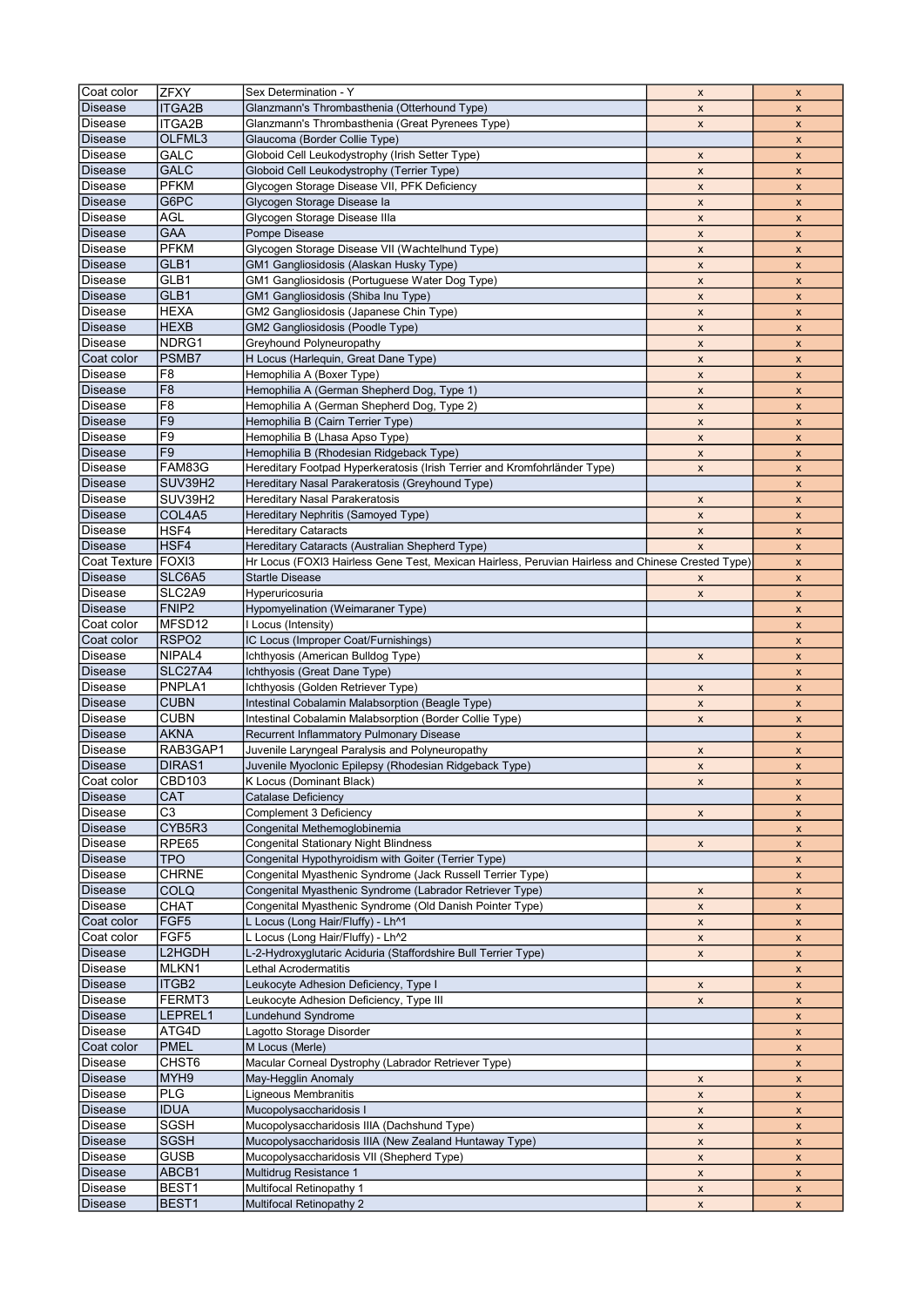| Disease        | BEST <sub>1</sub>       | Multifocal Retinopathy 3                                                    | $\pmb{\mathsf{x}}$        | $\pmb{\mathsf{x}}$        |
|----------------|-------------------------|-----------------------------------------------------------------------------|---------------------------|---------------------------|
| <b>Disease</b> | <b>DMD</b>              | Muscular Dystrophy (Golden Retriever Type)                                  | X                         | X                         |
|                |                         |                                                                             |                           |                           |
| Disease        | ADAMTSL2                | Musladin-Lueke Syndrome                                                     | X                         | X                         |
| <b>Disease</b> | BIN1                    | Inherited Myopathy of Great Danes                                           | $\pmb{\mathsf{x}}$        | $\pmb{\mathsf{x}}$        |
| Disease        | <b>MSTN</b>             | Myostatin Deficiency (Whippet and Longhaired Whippet Type)                  | $\pmb{\mathsf{x}}$        | $\pmb{\mathsf{x}}$        |
| Disease        | CLCN1                   | Myotonia Congenita (Australian Cattle Dog Type)                             | $\pmb{\mathsf{x}}$        | $\mathsf{x}$              |
| <b>Disease</b> | CLCN1                   | Myotonia Congenita (Schnauzer Type)                                         | $\pmb{\mathsf{x}}$        | $\pmb{\mathsf{x}}$        |
| <b>Disease</b> | MTM1                    | Myotubular Myopathy 1                                                       | X                         | $\pmb{\mathsf{x}}$        |
| Disease        | MTM1                    | Myotubular Myopathy 1 (Rottweiler Type)                                     |                           | $\mathsf{x}$              |
|                |                         |                                                                             |                           |                           |
| <b>Disease</b> | HCRTR2                  | Narcolepsy (Dachshund Type)                                                 | $\pmb{\mathsf{x}}$        | $\pmb{\mathsf{x}}$        |
| Disease        | HCRTR2                  | Narcolepsy (Doberman Pinscher Type)                                         | $\pmb{\mathsf{x}}$        | $\pmb{\mathsf{x}}$        |
| Disease        | HCRTR <sub>2</sub>      | Narcolepsy (Labrador Retriever Type)                                        | $\pmb{\mathsf{x}}$        | $\pmb{\mathsf{x}}$        |
| <b>Disease</b> | ATF2                    | Neonatal Encephalopathy with Seizures                                       | X                         | X                         |
| <b>Disease</b> | SPTBN2                  | Neonatal Cerebellar Cortical Degeneration                                   | X                         | X                         |
| Disease        | <b>VPS11</b>            | Neuroaxonal Dystrophy (Rottweiler Type)                                     |                           | $\pmb{\mathsf{x}}$        |
| <b>Disease</b> | TECPR2                  |                                                                             |                           |                           |
|                |                         | Neuroaxonal Dystrophy (Spanish Water Dog Type)                              |                           | X                         |
| Disease        | ATP13A2                 | Neuronal Ceroid Lipofuscinosis (Tibetan Terrier Type)                       | X                         | X                         |
| <b>Disease</b> | PPT <sub>1</sub>        | Neuronal Ceroid Lipofuscinosis 1                                            | $\pmb{\chi}$              | $\pmb{\mathsf{x}}$        |
| <b>Disease</b> | PPT <sub>1</sub>        | Neuronal Ceroid Lipofuscinosis 1 (Cane Corso Type)                          | X                         | X                         |
| <b>Disease</b> | <b>CTSD</b>             | Neuronal Ceroid Lipofuscinosis 10                                           | X                         | $\pmb{\mathsf{x}}$        |
| Disease        | ATP13A2                 | Neuronal Ceroid Lipofuscinosis 12                                           |                           | $\pmb{\mathsf{x}}$        |
| Disease        | TPP1                    | Neuronal Ceroid Lipofuscinosis 2                                            | X                         | $\pmb{\mathsf{x}}$        |
|                | <b>ARSG</b>             |                                                                             |                           |                           |
| Disease        |                         | Neuronal Ceroid Lipofuscinosis 4A                                           | X                         | $\pmb{\mathsf{x}}$        |
| <b>Disease</b> | CLN <sub>5</sub>        | Neuronal Ceroid Lipofuscinosis 5 (Australian Cattle Dog/Border Collie Type) | X                         | X                         |
| Disease        | CLN <sub>5</sub>        | Neuronal Ceroid Lipofuscinosis 5 (Golden Retriever Type)                    |                           | X                         |
| <b>Disease</b> | CLN <sub>6</sub>        | Neuronal Ceroid Lipofuscinosis 6                                            | $\pmb{\mathsf{x}}$        | $\pmb{\mathsf{x}}$        |
| Disease        | MFSD8                   | Neuronal Ceroid Lipofuscinosis 7                                            |                           | $\pmb{\mathsf{x}}$        |
| <b>Disease</b> | CLN8                    | Neuronal Ceroid Lipofuscinosis 8 (Australian Shepherd Type)                 | $\pmb{\mathsf{x}}$        | X                         |
|                | CLN <sub>8</sub>        |                                                                             |                           |                           |
| Disease        |                         | Neuronal Ceroid Lipofuscinosis 8 (Setter Type)                              | X                         | $\pmb{\mathsf{x}}$        |
| Disease        | <b>FLCN</b>             | Renal Cystadenocarcinoma and Nodular Dermatofibrosis                        | $\pmb{\mathsf{x}}$        | $\pmb{\mathsf{x}}$        |
| Disease        | <b>SLC45A2</b>          | Oculocutaneous Albinism                                                     |                           | $\mathsf{x}$              |
| <b>Disease</b> | <b>SLC45A2</b>          | Oculocutaneous Albinism (Small Breed Type)                                  |                           | $\pmb{\mathsf{x}}$        |
| <b>Disease</b> | <b>SLC13A1</b>          | Osteochondrodysplasia                                                       |                           | X                         |
| Disease        | COL1A2                  | Osteogenesis Imperfecta (Beagle Type)                                       | X                         | $\mathsf{x}$              |
| Disease        | SERPINH1                | Osteogenesis Imperfecta (Dachshund Type)                                    |                           |                           |
|                |                         |                                                                             | $\pmb{\mathsf{x}}$        | $\pmb{\mathsf{x}}$        |
| <b>Disease</b> | COL1A1                  | Osteogenesis Imperfecta (Golden Retriever Type)                             | X                         | $\pmb{\mathsf{x}}$        |
| Disease        | <b>P2RY12</b>           | P2RY12 Receptor Platelet Disorder                                           | $\pmb{\mathsf{x}}$        | $\pmb{\mathsf{x}}$        |
| <b>Disease</b> | <b>PIGN</b>             | Adult Paroxysmal Dyskinesia                                                 |                           | $\pmb{\mathsf{x}}$        |
| <b>Disease</b> | <b>DMD</b>              | Pembroke Welsh Corgi Duchenne Muscular Dystrophy                            | X                         | X                         |
| Disease        | AMHR <sub>2</sub>       | Persistent Müllerian Duct Syndrome                                          | $\pmb{\times}$            | $\pmb{\mathsf{x}}$        |
| Morphology     | LMBR1                   |                                                                             |                           |                           |
|                |                         | Polydactyly                                                                 | X                         | $\pmb{\mathsf{x}}$        |
| Disease        | RAB3GAP1                | Polyneuropathy with Ocular Abnormalities and Neuronal Vacuolation           |                           | $\boldsymbol{x}$          |
| Disease        | ARHGEF10                | Polyneuropathy (Leonberger and Saint Bernard Type)                          | $\pmb{\mathsf{x}}$        | $\pmb{\mathsf{x}}$        |
| <b>Disease</b> | GJA9                    | Polyneuropathy (Leonberger Type 2)                                          | $\pmb{\mathsf{x}}$        | $\pmb{\mathsf{x}}$        |
| <b>Disease</b> | KLKB1                   | Prekallikrein Deficiency                                                    | x                         | x                         |
| <b>Disease</b> | <b>AGXT</b>             | Primary Hyperoxaluria                                                       | X                         | X                         |
| Disease        | ADAMTS17                | Primary Lens Luxation                                                       | X                         |                           |
|                |                         |                                                                             |                           | X                         |
| <b>Disease</b> | CCDC39                  | Primary Ciliary Dyskinesia                                                  | X                         | X                         |
| Disease        | ADAMTS17                | Primary Open Angle Glaucoma and Primary Lens Luxation (Shar Pei Type)       |                           | X                         |
| Disease        | ADAMTS17                | Primary Open Angle Glaucoma (Basset Fauve de Bretagne Type)                 |                           | X                         |
| Disease        | ADAMTS10                | Primary Open Angle Glaucoma                                                 | $\boldsymbol{\mathsf{X}}$ | $\pmb{\mathsf{x}}$        |
| <b>Disease</b> | ADAMTS10                | Primary Open Angle Glaucoma (Norwegian Elkhound Type)                       |                           | X                         |
| Disease        | ADAMTS17                | Primary Open Angle Glaucoma (Basset Hound Type)                             |                           | X                         |
| Disease        | SAG                     | Progressive Retinal Atrophy (Basenji Type)                                  |                           |                           |
|                |                         |                                                                             | $\boldsymbol{\mathsf{X}}$ | $\pmb{\mathsf{x}}$        |
| Disease        | CNGB1                   | Progressive Retinal Atrophy, PRA1 (Papillon Type)                           | X                         | X                         |
| Disease        | NECAP1                  | Progressive Retinal Atrophy (Giant Schnauzer Type)                          |                           | $\pmb{\mathsf{x}}$        |
| Disease        | CNGA1                   | Progressive Retinal Atrophy (Shetland Sheepdog Type)                        |                           | X                         |
| Disease        | <b>FAM161A</b>          | Progressive Retinal Atrophy, PRA3 (Tibetan Terrier and Spaniel Type)        |                           | X                         |
| Disease        | NPHP4                   | Progressive Retinal Atrophy, Cone-Rod Dystrophy                             | $\pmb{\mathsf{x}}$        | $\boldsymbol{\mathsf{X}}$ |
| Disease        | PDE6B                   | Progressive Retinal Atrophy, Cone-Rod Dystrophy 1                           | $\boldsymbol{\mathsf{X}}$ | X                         |
|                |                         |                                                                             |                           |                           |
| Disease        | IQCB1                   | Progressive Retinal Atrophy, Cone-Rod Dystrophy 2                           |                           | X                         |
| Disease        | ADAM9                   | Progressive Retinal Atrophy, Cone-Rod Dystrophy 3                           | $\boldsymbol{\mathsf{X}}$ | $\pmb{\mathsf{x}}$        |
| Disease        | RPGRIP1                 | Progressive Retinal Atrophy, Cone-Rod Dystrophy 4 (crd4/cord1)              |                           | $\pmb{\mathsf{x}}$        |
| <b>Disease</b> | <b>RHO</b>              | Progressive Retinal Atrophy (Bullmastiff/Mastiff Type)                      | X                         | X                         |
| Disease        | CCDC66                  | Progressive Retinal Atrophy, Generalized                                    | $\mathsf X$               | $\pmb{\mathsf{x}}$        |
| Disease        | SLC4A3                  | Progressive Retinal Atrophy, Golden Retriever 1                             | X                         | X                         |
|                | TTC8                    |                                                                             |                           |                           |
| Disease        |                         | Progressive Retinal Atrophy, Golden Retriever 2                             | X                         | X                         |
| Disease        | <b>PRCD</b>             | Progressive Retinal Atrophy, Progressive Rod-Cone Degeneration (prcd)       | $\boldsymbol{\mathsf{X}}$ | $\boldsymbol{\mathsf{X}}$ |
| Disease        |                         |                                                                             |                           |                           |
|                | PDE6B                   | Progressive Retinal Atrophy (Irish Setter Type)                             | $\mathsf X$               | X                         |
| <b>Disease</b> | PDE6B                   | Progressive Retinal Atrophy (Sloughi Type)                                  | $\boldsymbol{\mathsf{X}}$ | X                         |
| Disease        |                         | Progressive Retinal Atrophy, Rod-Cone Dysplasia 3                           |                           | X                         |
| <b>Disease</b> | PDE6A<br><b>C2ORF71</b> | Progressive Retinal Atrophy, Rod-Cone Dysplasia 4                           | X                         | $\pmb{\mathsf{x}}$        |